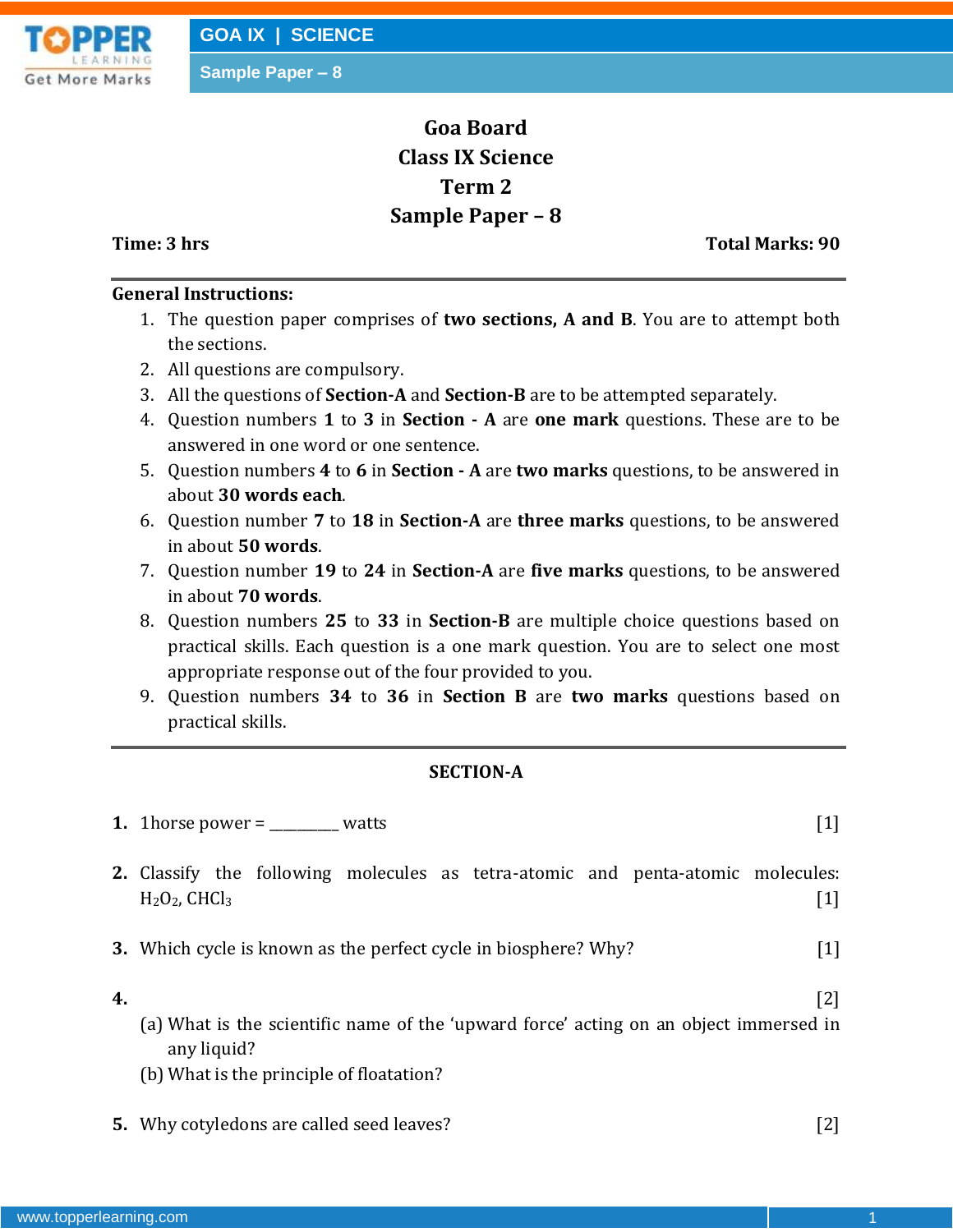

**GOA IX | SCIENCE**

**Sample Paper – 8**

**6.** A 0.24 g sample of a compound of oxygen and boron was found by analysis to contain 0.096 g of boron and 0.144 g of oxygen. Calculate the percentage composition of both the compounds by weight. [2]

| (a) How is the use of a large amount of fertilizers and pesticides harmful? |  |
|-----------------------------------------------------------------------------|--|
| (b) Name any two groop house gases                                          |  |

(b) Name any two green house gases.

| 8. |                                             |  |
|----|---------------------------------------------|--|
|    | (a) Define work. Write the SI unit of work. |  |

(b) State the relation between kilowatt-hour and joule?

| Q<br><b>J.</b> |  |  |  |  |  |  | <b>FOJ</b> |
|----------------|--|--|--|--|--|--|------------|
|                |  |  |  |  |  |  |            |

- (a) List the factors on which the speed of sound depends.
- (b) A person is listening to a sound of 500 Hz sitting at a distance of 450 m from the source of sound. What is the time interval between successive compressions from the source of sound?
- **10.**Calculate the work to be done on an object of mass 120 kg in order to increase its speed from  $25 \text{ m/s}$  to  $40 \text{ m/s}$ . [3]
- **11.**What kind of energy is possessed by the following and why? [3]
	- (a) A wound spring of a clock
	- (b) A stretched bow
	- (c) A bullet fired from a gun
- **12.**State the laws of reflection of sound. Give any two applications based on the reflection of sound.  $[3]$
- **13.**Calculate the number of moles in the following:[3]
	- (a) 28 g of He
	- (b) 46 g of Na
	- (c) 60 g of Ca

(Atomic mass of He = 4g, Na =  $23g$ , Ca =  $40g$ )

**14.**What do you understand by primitive and advanced organisms? Explain with the help of examples. [3]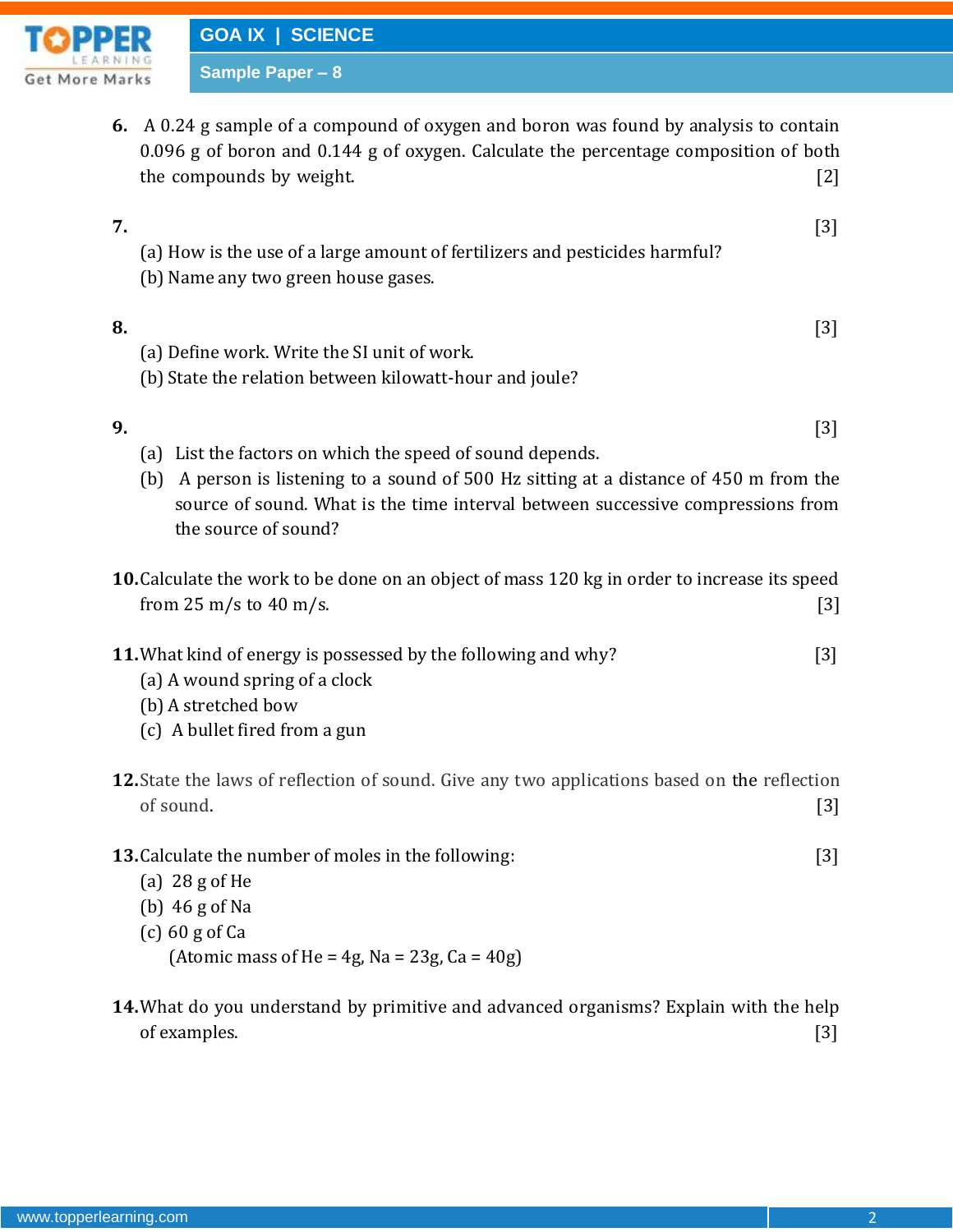| 15. Julie was not able to understand the atomic models taught in class. When she came back |                   |
|--------------------------------------------------------------------------------------------|-------------------|
| home, her mother served her a pudding cake filled with dry fruits. And as soon as she      |                   |
| saw the cake, she understood one of the atomic models.                                     | $\lceil 3 \rceil$ |
|                                                                                            |                   |

- (a) Which model is understood by Julie?
- (b) What are the features of this model?
- (c) What are the limitations of this model?

| <b>16.</b> Draw a diagram of the oxygen cycle. |  |
|------------------------------------------------|--|
|------------------------------------------------|--|

**17.**What are the different causes of a disease? Define vectors.[3]

| 18.                            | $[3]$ |
|--------------------------------|-------|
| (a) What is incubation period? |       |

(b) Name any two diseases for which vaccines are available.

| 19. |        |   |        |     | $F - 1$ |
|-----|--------|---|--------|-----|---------|
|     | $\sim$ | . | $\sim$ | ___ |         |

- (a) Write any three points of differences between acute and chronic diseases.
- (b) Which type of diseases causes more damage to our body chronic or acute? Why?

#### **20.** [5]

- (a) What is meant by potential energy of a body?
- (b) A body of mass 'm' is raised to the same vertical height 'h' but through two different paths. What will be the potential energy of the body in the two cases? Justify your answer.
- (c) The kinetic energy of an object of mass, 'm' moving with a velocity of 5 m/s is 25 J. What will be its kinetic energy when its velocity is doubled?

# **21.** [5]

- (a) What do you mean by audible range?
- (b) A solid object weighs 30 g in air and 26 g when completely immersed in liquid of relative density 0.8. Find:
	- i. Volume of the solid
	- ii. Relative density of solid

# **22.**Describe distribution of electrons in Bohr's Atomic Model. [5]

#### **23.** [5]

- (a) Why does the percentage of gases like oxygen, nitrogen and carbon dioxide remain almost the same in the atmosphere?
- (b) What is the difference between nitrification and denitrification?
- (c) What has caused balance in nature?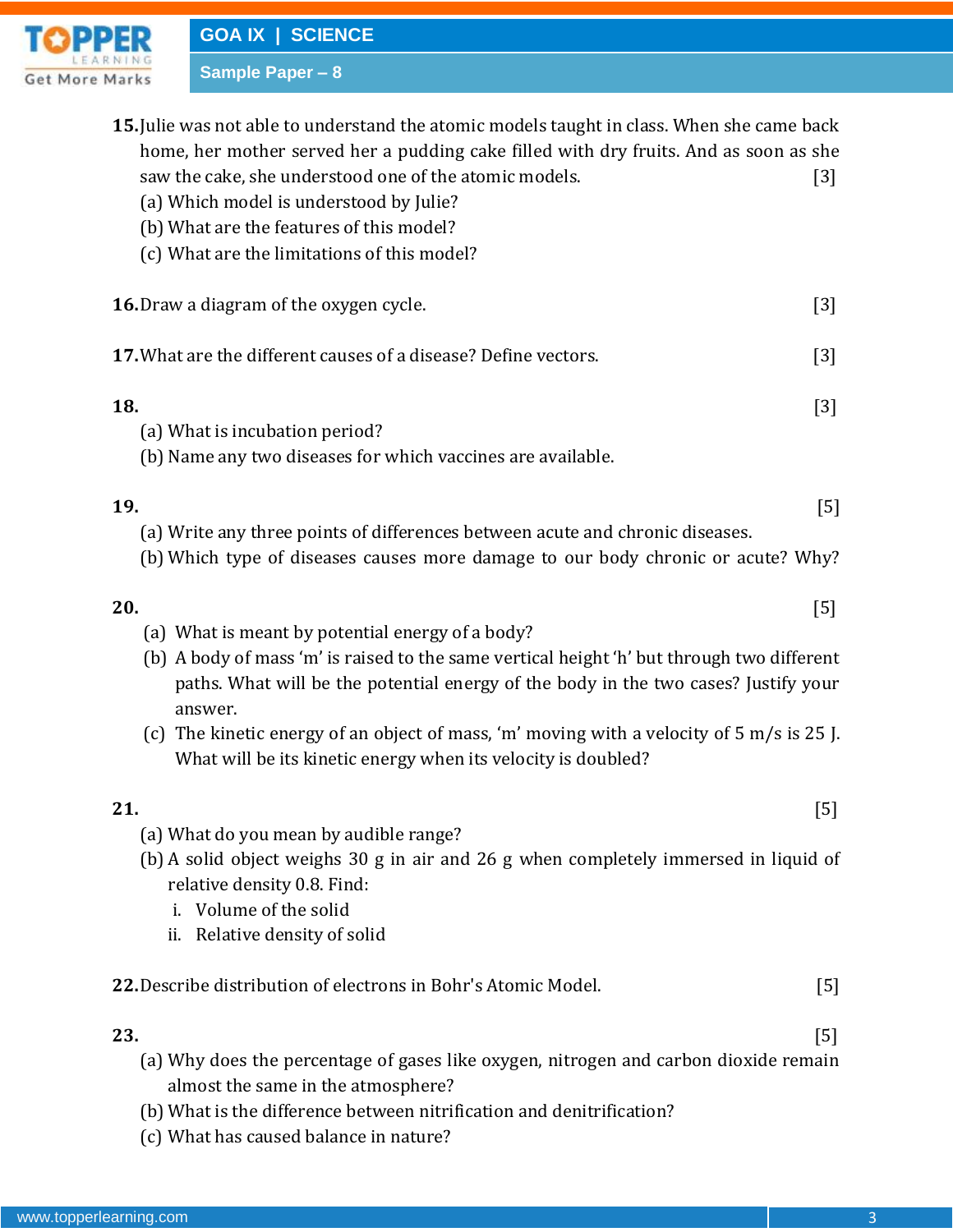

**GOA IX | SCIENCE**

**Sample Paper – 8**

## **24.** [5]

- (a) Define the following terms:
	- i. Lichens
	- ii. Cryptogams
	- iii. Phanerogams
- (b) Why is Monera considered to be the kingdom which evolved first?
- (c) Why are fungi regarded as saprophytes?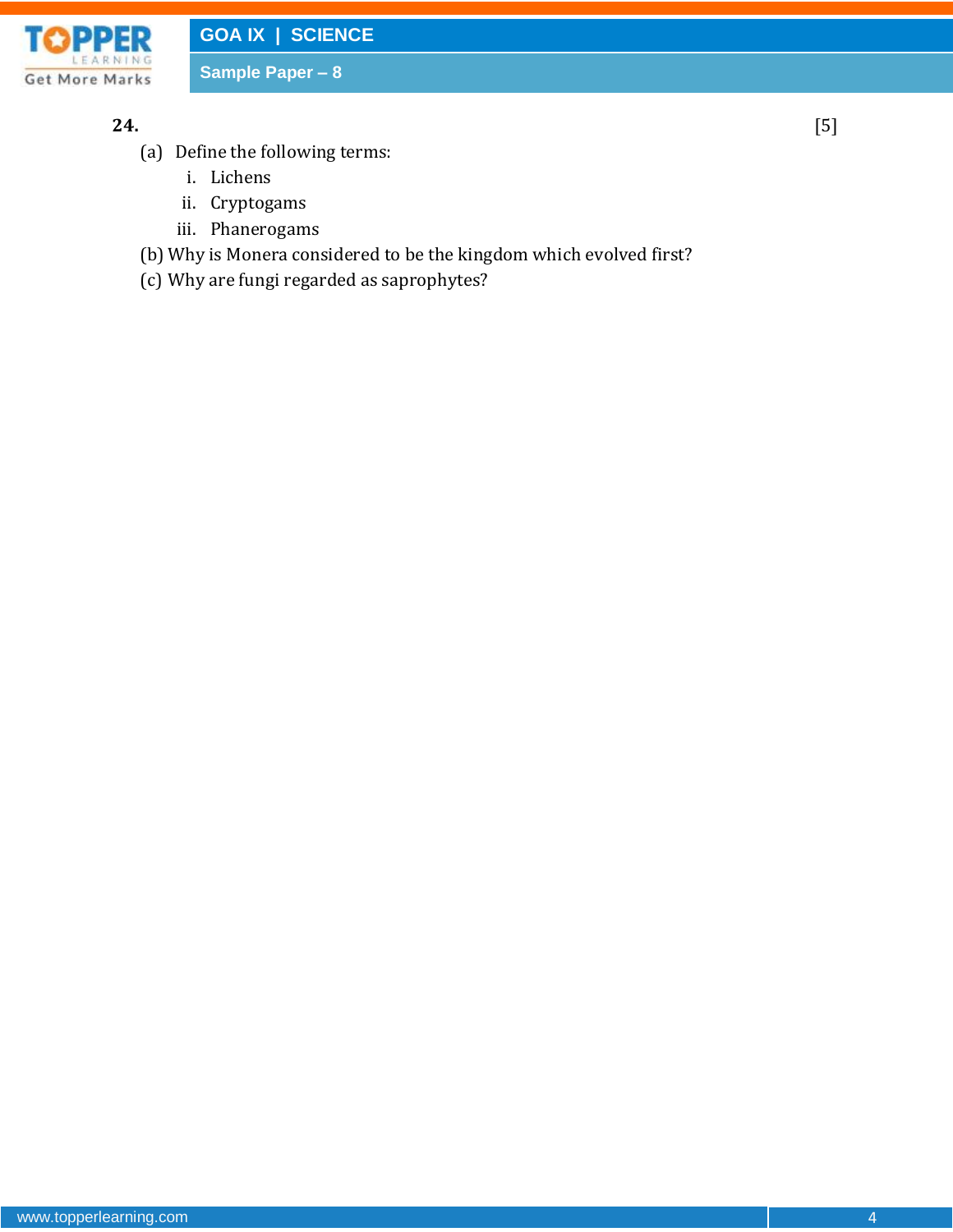

# **SECTION-B**

- **25.**In the experimental setup of reflection of sound, if we place the porous surface at the back of the hollow tubes then: [1]
	- (a) Sound will be heard with greater intensity than the incident sound.
	- (b) Sound will be heard with lesser intensity than the incident sound.
	- (c) No reflection of sound takes place.
	- (d) Reflected sound will remain same as incident sound.
- **26.**A student draws a line diagram for the verification of laws of reflection of a sound wave as given below. At which point should the source of sound be placed? [1]



- (a) A
- (b) B
- (c) C
- (d) D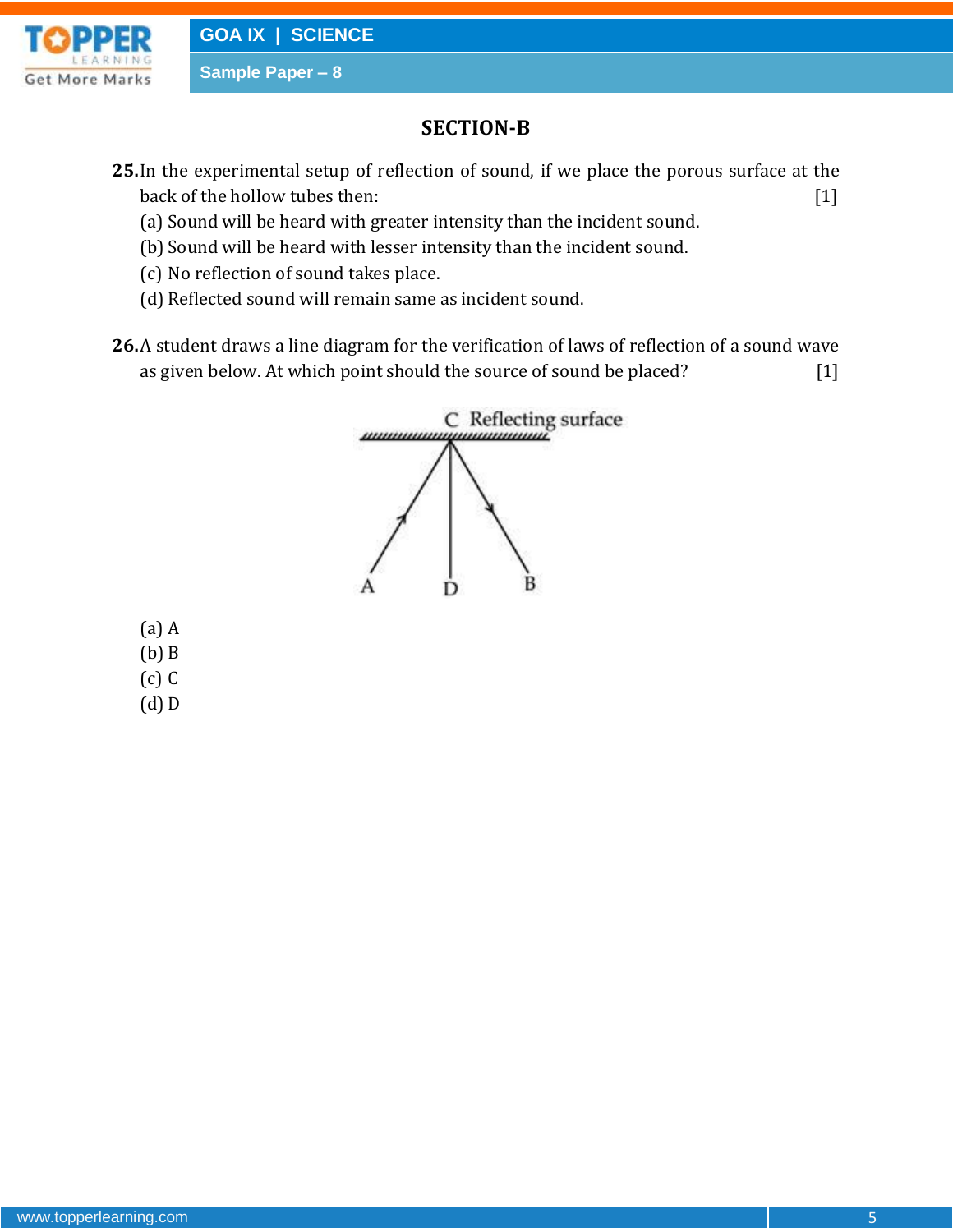

**27.**Water is filled in a measuring cylinder as shown in the figure given below. A solid of mass 4 g is immersed in it due to which the water level rises. Observe the markings of the water level before and after the solid object was immersed and calculate the density of the solid object. [1]



- (a) 4g cm-3
- (b) 8 g cm-3
- (c) 20 g cm-3
- (d) 0.8 g cm-3

| 28. Which of the following is a characteristic feature of ferns?           |     |  |  |  |  |
|----------------------------------------------------------------------------|-----|--|--|--|--|
| (a) They have male and female cones                                        |     |  |  |  |  |
| (b) They have rhizoids                                                     |     |  |  |  |  |
| (c) They have needle shaped leaves                                         |     |  |  |  |  |
| (d) Their body is differentiated into root, stem and leaves                |     |  |  |  |  |
| <b>29.</b> Choose the option that best describes the feature of Spirogyra: | [1] |  |  |  |  |
| (a) Multicellular, auto trophic, root like rhizoids                        |     |  |  |  |  |
| (b) Cytoplasmic strands, autotrophic, presence of rhizome                  |     |  |  |  |  |
| (c) Presence of male cones, nonvascular filaments                          |     |  |  |  |  |

(d) Filamentous, presence of cytoplasmic strands, presence of pyrenoids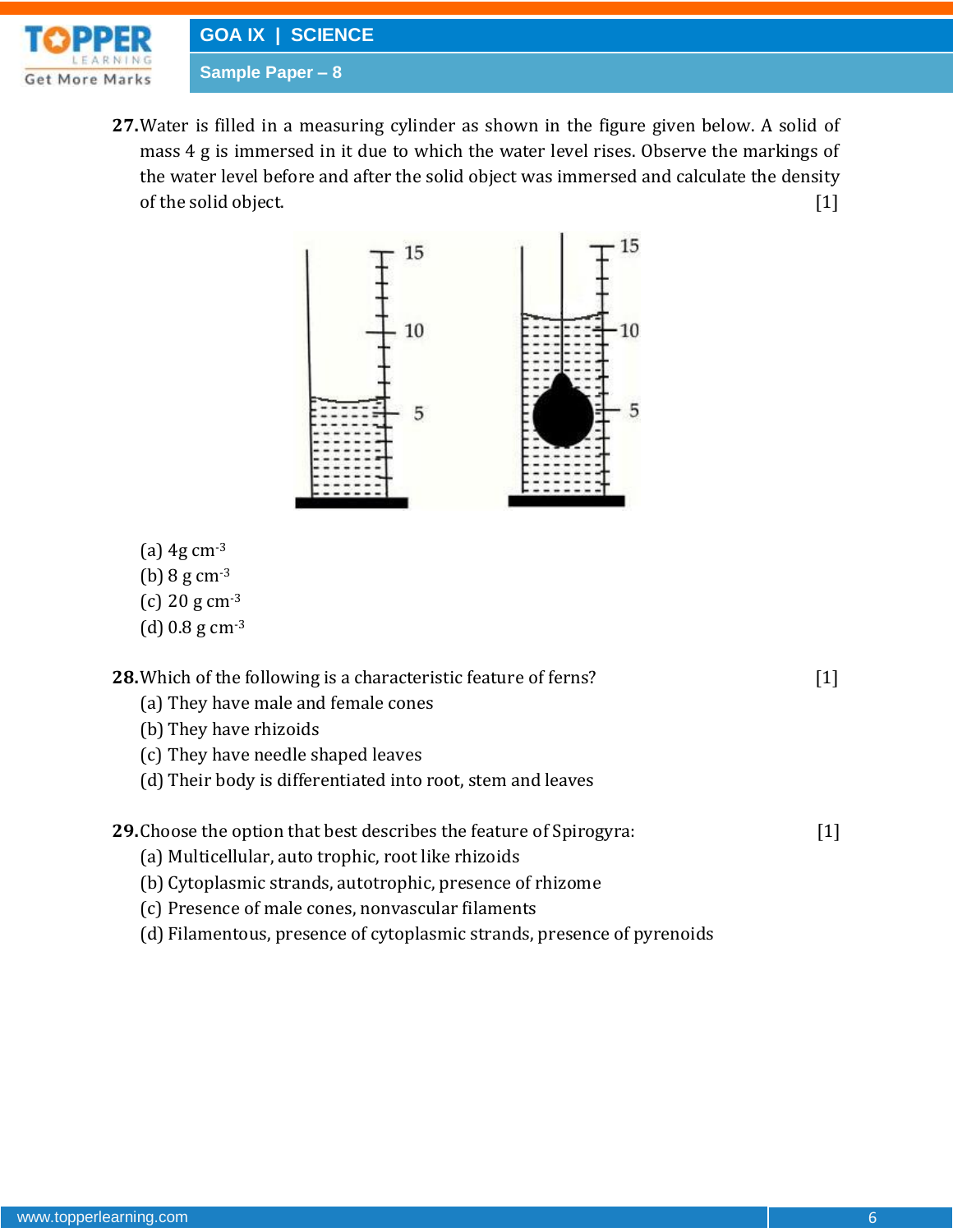

- **30.**A teacher gives a slinky to four students A, B, C, and D, and asks them to produce transverse waves by fixing one of its ends and moving the other free end. The following are the methods adopted by the four students:
	- i. Student A moved it up and down.
	- ii. Student B twisted its coils
	- iii. Student C moved it back and forth along its length.
	- iv. Student D moved it left and right.

Which of the four students adopted the correct method? [1]

- (a) B
- (b) D
- (c) A
- (d) C
- **31.**Students have to perform an experiment to find loss of weight of different solids in tap water and salty water. Rakesh collected the following materials for the experiment:- a wooden block, a measuring cylinder, a spring balance, two solids, laboratory stand, thread, tap water, salty water.

Which material is missed by Rakesh? [1]

- (a) Beaker
- (b) Petri dish
- (c) Test tube
- (d) Overflow can
- **32.**Rita measured the pressure exerted by a cuboid on sand bed, Rita has to write down her observation but she is confused about the unit in which pressure is expressed. The correct choice would be: [1]
	- (a) N-m
	- (b) Nm-1
	- (c) Nm-2
	- (d) Nm<sup>2</sup>
- **33.**A student heats 25g of reactant 'A' with 50g of reactant 'B' in a corked conical flask. He obtains 25g of product 'C' and recovers 25 g of unreacted 'A'. Which of the following law is confirmed in the following reaction? [1]
	- (a) Law of multiple proportion
	- (b) Law of constant proportion
	- (c) Law of conservation of mass
	- (d) Law of conservation of mass and Law of constant proportion